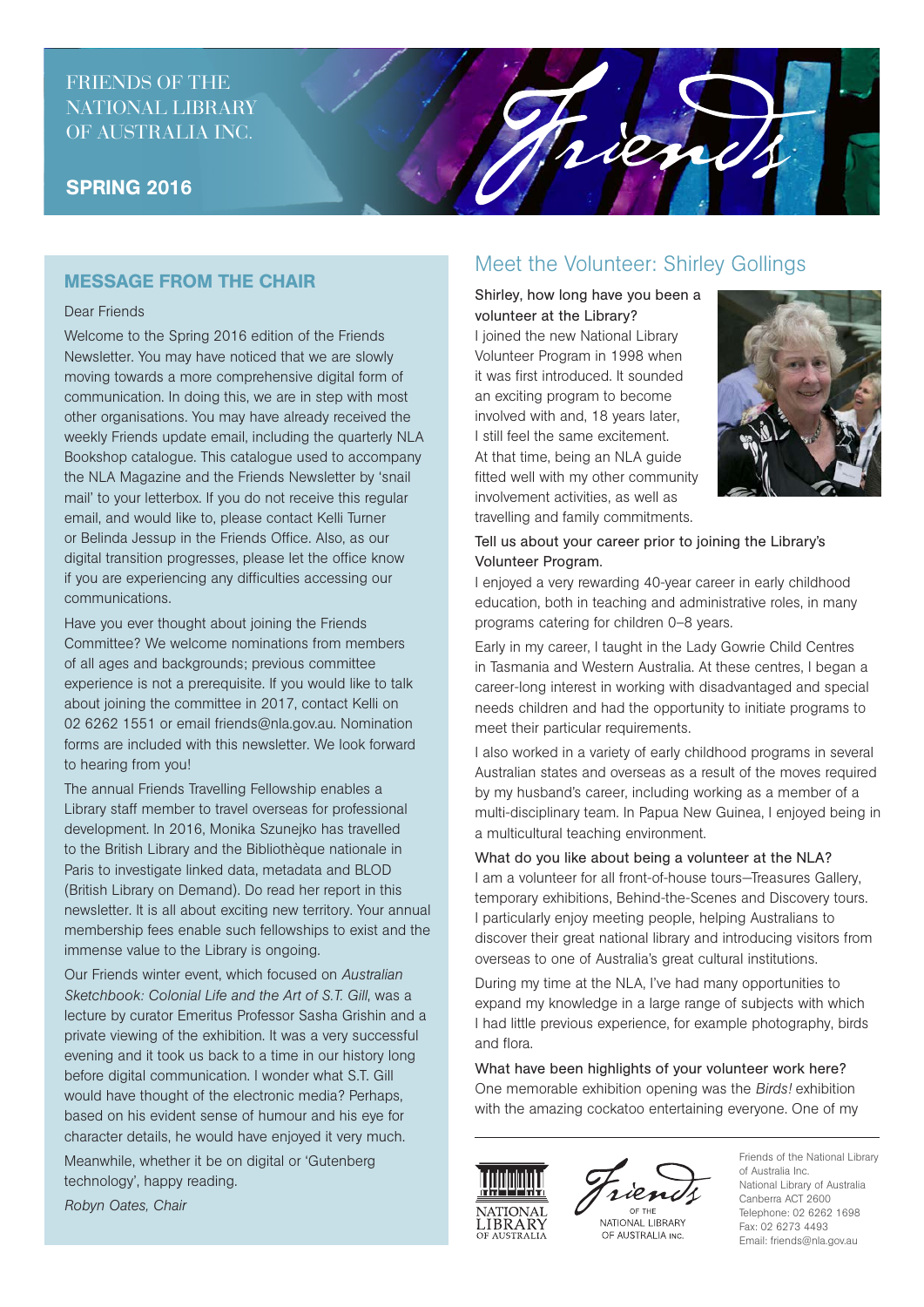favourite exhibitions was the first exhibition I guided, *Paradise Possessed*. It introduced me to the fascinating world of Rex Nan Kivell and his vast collection housed in the National Library.

In 1996, Shirley was recognised as a Member of the Order of Australia for her contribution to early childhood education, particularly through voluntary work with Early Childhood Australia at state, territory and national levels. Her ongoing contribution to the Volunteer Program is much appreciated by all at the Library.

*Interviewed by Jenny Oates*

## FRIENDS NEWS



Monika Szunejko

## A tale of two cities

With the generous support of a Travelling Fellowship provided by the Friends of the National Library of Australia, I travelled to London and Paris to visit the British Library, Bibliothèque nationale de France (BnF), British Museum and Agence Bibliographique de l'Enseignement Supérieur (ABES) in June this year.

Our National Library of Australia is considering the best ways to make information about Australian collections linked via the web and the main purpose of my research trip was to learn

about the implementation of linked data.

My focus was to examine the business drivers and development of large-scale data management by national cultural institutions. I learnt about the technical, staffing, organisational and business aspects of implementing linked data.

My Travelling Fellowship offered opportunities to exchange information outside of a formal setting, and I was fortunate to be able to establish collegial relationships with colleagues at other national libraries and develop a network of shared information exchange.

During my trip, I wrote a blog about my adventures titled 'Bibliografika: Tales of Bibliographic Metadata'. Writing the blog helped me to reflect on my discussions with colleagues, process the information I was learning and also share my experiences and some photos with readers. Some of the most enjoyable experiences involved sharing professional conversations with colleagues and realising that libraries speak a common language and hold common values, and want to share their collections with the world. In two weeks, I met with 38 colleagues in Great Britain and France who generously and freely offered their time and knowledge to meet with me and share their metadata strategies. Every single meeting was filled with enthusiasm, good humour and laughter.

Thank you to the Friends for this wonderful opportunity to explore professional ideas, connect with colleagues and learn about the invisible underpinnings of library collections, and my heartfelt thanks for the encouragement of Friends during my Travelling Fellowship.

### *Monika Szunejko*

Read Monika's blog at bibliografika.wordpress.com.

# NAIDOC Week 2016 Celebrations at the Library

On Tuesday 5 July, three Aboriginal and Torres Strait Islander staff members gave talks on items from the Library's collections that have special meaning for each of them, to an audience of about 80 people.



John, Nicolette and Shannon, NAIDOC Week 2016

Nicolette Suttor enthralled the audience with the story of her personal journey to discover more about her family history through the Library's collections.

Nicolette spoke about the beautiful book, *Yan-nhaŋu Atlas and Illustrated Dictionary of the Crocodile Islands*, by Laurie Baymarrwangga (the last fluent speaker of the Yan-nhangu language) and Dr Bentley James (an anthropologist and linguist).

Nicolette described the book as a storehouse for her people of the history, culture and languages spoken on her country. She said, 'This lovely work goes into detail about everything you could ask for, from the family networks to the local geography and the reasons for travel, and to the history of the Crocodile Islands'.

'This work is amazing, and I would love to see more Indigenous language material, and Indigenous cultural knowledge, come through the National Library. But having this? This makes me happy.'

Shannon Sutton gave an entertaining narrative on his own search to find out more about his family. A mysterious photo of a relative, 'Kitty', started Shannon on his journey and led him to the item he shared with us: *You Are What You Make Yourself to Be: The Story of a Victorian Aboriginal Family, 1842–1980* by Phillip Pepper with Tess De Araugo. Shannon read an extract from the book to the delight of the audience.

Shannon said he was 'incredibly grateful to have been the Library's 2014 Indigenous graduate and pleased to have been able to create a research guide to increase the visibility and accessibility of the Library's Aboriginal and Torres Strait Islander language collections to community'.

John Morseu related the 'shock' he felt when he came across the letters of Elma Mosby, which are part of the Torres Strait Islands Mission Related Correspondence and Photographs, 1907–1933 collection.

These letters have particular meaning for John as they are the first letters written in English about his people, and they record among many things the acceptance of Christianity.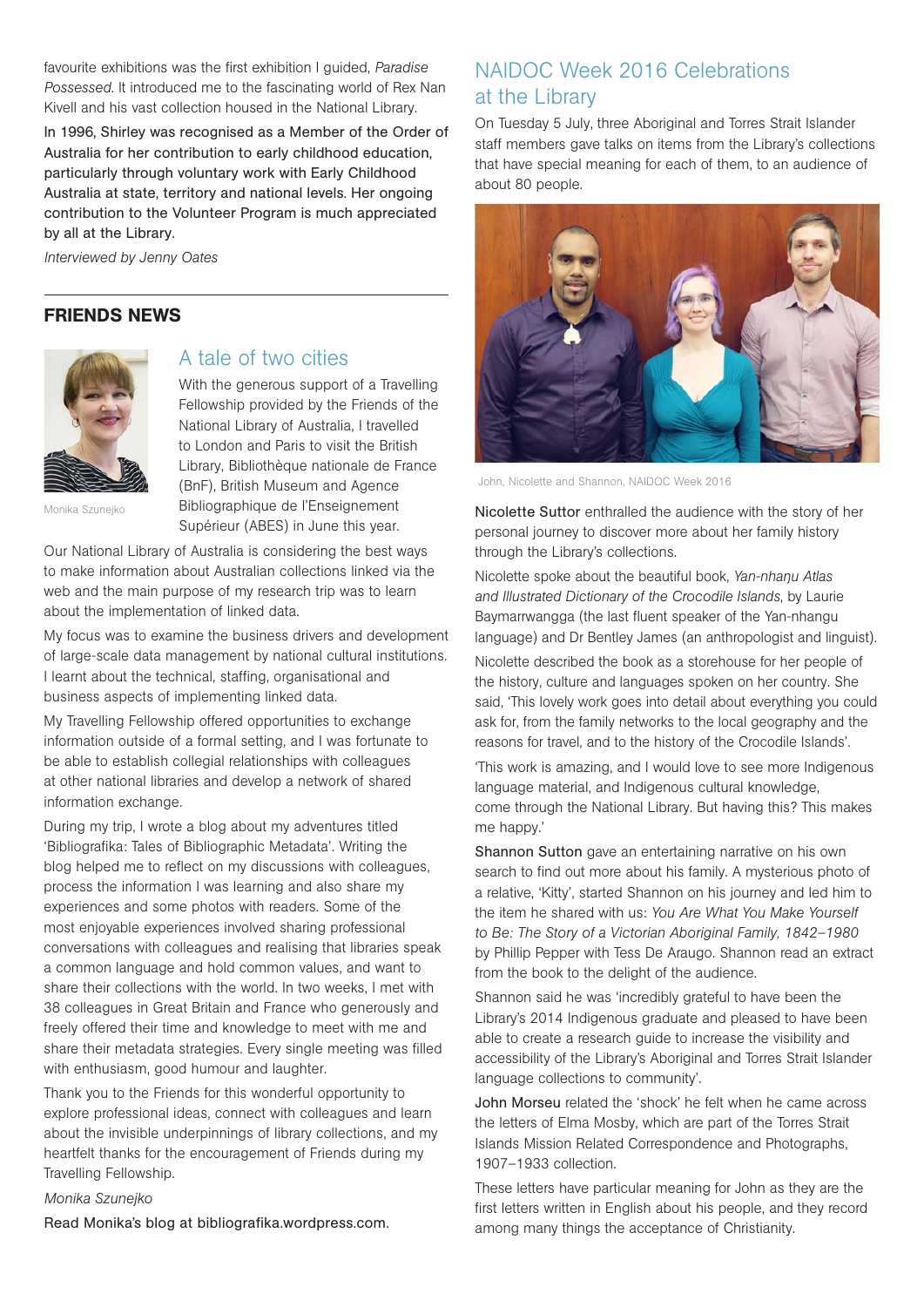The collection comprises letters written between Edith Wyly and Elma Mosby and an album of captioned photographs taken in 1921–1922 by Grace Wyly, sister to Reverend William MacFarlane. The photographs show daily life on Thursday Island, Murray Island, Yorke Island and Dauan Island, recording crafts, dance, church, landscape and traditional activities, as well as several portraits.

John expressed his appreciation at the richness of the NLA Indigenous collection.

Congratulations and thanks to Nicolette, Shannon and John for sharing their stories and collection items.

## *Anne Davis*

An audio recording of this presentation is available at nla.gov.au/news/recent-audio.

# Exhibition floor talk—Treasures Gallery

Treasures Curator Nat Williams was joined in the Treasures Gallery by an appreciative audience, keenly interested in hearing early settlement stories and the significance of selected items from the Indigenous Collection depicting Aboriginal life. Nat's talk focused on a small selection of items relevant to NAIDOC Week, including Governor Arthur's proclamation board, images of *Collins Street, Town of Melbourne* from 1839 and 1840, and portraits of Nannultera and Samuel Kandwillan. In addition, Nat talked about the recently acquired *Lucas Sketchbook*, created by the extraordinary draftsman and recorder of Aboriginal life and culture, Tommy McRae.

An audio recording of this presentation is available at nla.gov.au/news/recent-audio.



Tommy McRae (c. 1836–1901), A*boriginal Tribe and Their Leader in Confrontation with Warrior, Wahgunyah Region, Victoria* (detail) 1881 nla.gov.au/nla.cat-vn6295516

# Friends special viewing of *Australian Sketchbook: Colonial Life and the Art of S.T. Gill*

On Friday 8 July, Robyn Oates, Chair of the Friends of the National Library of Australia, warmly welcomed Friends and guests to a special viewing of *Colonial Life and the Art of S.T. Gill*. Robyn introduced Emeritus Professor Sasha Grishin AM, FAHA, exhibition curator and author of *S.T. Gill and His Audiences*, a beautiful exhibition companion book.

Sasha Grishin established the academic discipline of Art History at the Australian National University and was the Sir William Dobell Professor of Art History and Head of Art History and Curatorship until 2013. He works internationally as an art historian, art critic and curator, and has published more than 25 books.



Title page from S.T. Gill's *The Australian Sketchbook*, Melbourne: Hamel & Ferguson, 1864, nla.gov.au/nla.cat-vn1445743

In his opening remarks, Professor Grishin commented that the retrospective of S.T. Gill's work was the first and possibly the last. He posed the question: how many of you know S.T. Gill, although you may remember having seen his sketches from school days and even since?

So why has this important artist been overlooked? How could Gill drop dead on the steps of the Melbourne GPO and be buried in a pauper's grave?

In collaboration with State Library Victoria, the exhibition, *Australian Sketchbook: Colonial Life and the Art of S.T. Gill*, features more than 200 works on loan from collections all over Australia.

From 1839 to 1880, Samuel Thomas Gill created some of the most memorable images of urban and rural life in colonial Australia. But according to Professor Grishin, Gill did much more than simply paint what he saw: 'In many ways, Gill was our colonial conscience of the time'.

'Born in Perriton, a small village in Somerset, England, Gill and his family migrated to the new colony of South Australia in 1839, and, at age 21, immediately on arrival, he launched himself as an artist. Gill captured more than just early Australian life. From painting what was probably the earliest depiction of shearing in Australian art, to showing the dark side of the Victorian gold rush, he showed us as we really were.'

Professor Grishin said Gill's lithographs, for example, recorded the unfolding environmental catastrophe on the goldfields, where the trees were felled, streams clogged and the human anthill eroded the surface of the land.

'Gill also grew increasingly critical of some of the mother country's attitudes, choosing instead to champion the new growing breed of Aussie diggers. He also stood firm against the hysteria whipped up by some politicians accusing the boat people from Asia of stealing gold and jobs.'

The Friends were privileged to hear Professor Grishin's introductory talk and his views on the life and art of S.T. Gill, followed by a special evening viewing of the exhibition.